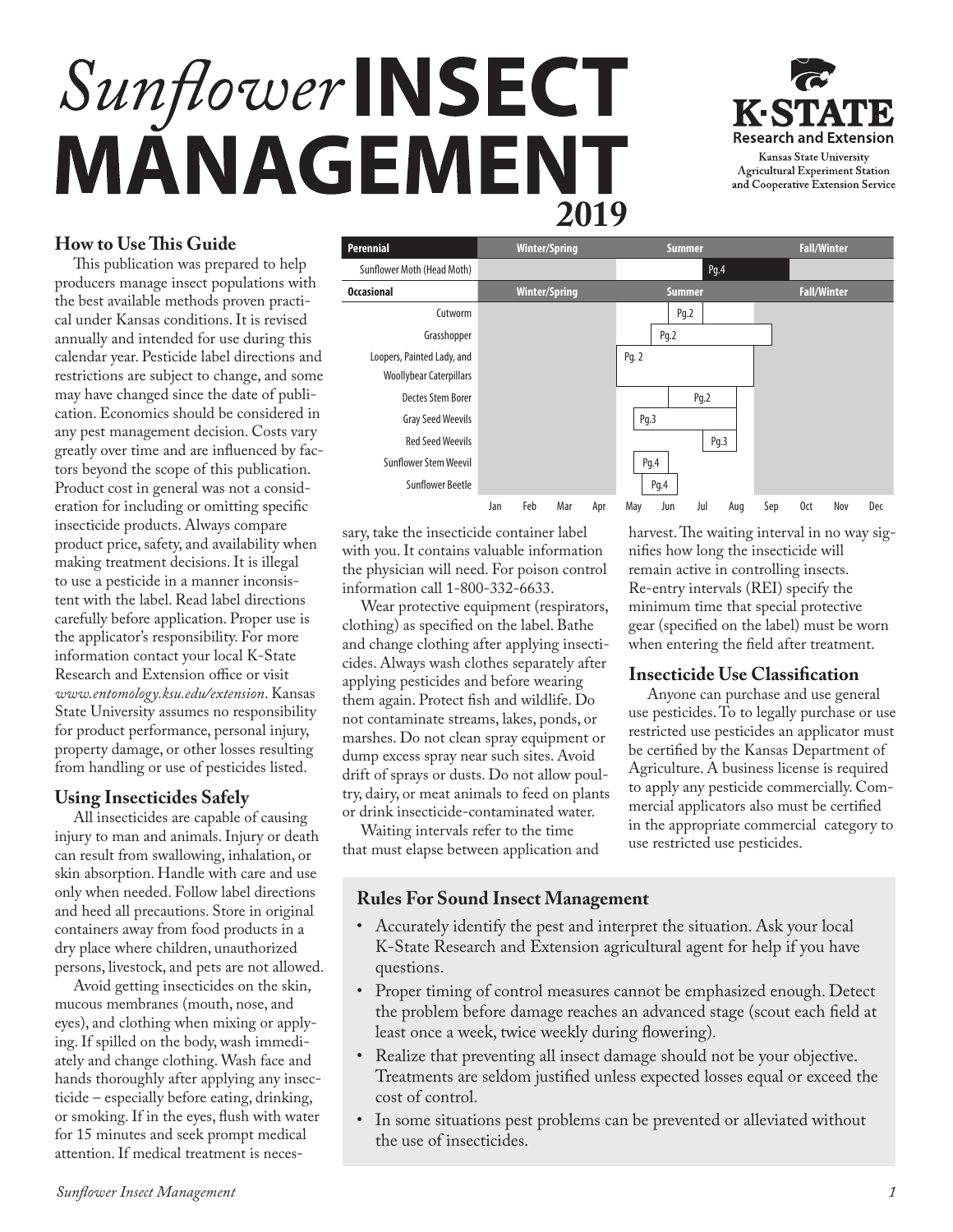## **Sunflower Insects**

Cultivated sunflowers in Kansas host a variety of insects. Most are not damaging, and many are beneficial. Harmful species may not be present in sufficient numbers to cause economic loss. Significant yield losses may occur when certain pests are abundant and when feeding on flowers and seeds is compounded by fungal infection. Significant losses also may occur as a result of lodging caused by stem weevils and stem girdlers. For more information on insects mentioned in this publication, visit *[entomology.k-state.edu/extension/insect](https://entomology.k-state.edu/extension/insect-information/crop-pests/sunflowers/)information/crop-pests/sunflowers/*

## **Cutworms**

Several species of cutworms (dingy, dark-sided, sandhill, and black) can damage young sunflowers at or soon after emergence. Small, transparent windows appearing in young leaves may be caused

by small larvae, which are not capable of eating through the entire leaf. Notches in the leaves or cotyledons may appear if sunflowers are planted into fields with existing infestations. Older larvae inflict more obvious damage in the form of wilted, severed, and dying seedlings. Excessively cool, wet soils slow plant development relative to pest feeding and allow cutworms to reduce stands.

Larger larvae of most cutworms feed nocturnally and remain concealed during the day, staying within a few inches of damaged plants. The discovery of cut plants and one or more larva per square foot warrants application of an insecticide if the majority of larvae are less than 11/4 inches long and continued feeding appears likely to diminish plant stands below 85 percent of recommended levels. Dry soil conditions will reduce the probability of achieving control by spraying.

## **Grasshoppers**

Several grasshopper species can defoliate sunflowers. Grasshopper populations exceeding eight per square yard probably justify control. Rarely is damage severe enough to justify field-wide controls, but the risk is higher for later plantings. Often damage can be reduced by treating border areas while nymphs are small and before they begin migrating to sunflower fields.

# **Loopers, Painted Lady, and Woollybear Caterpillars**

Various foliage-feeding caterpillars can cause economic damage if defoliation becomes significant. Insecticides may be warranted if defoliation reaches 25 percent during reproductive stages and larvae are still small.

## **Dectes Stem Borer**

This is a gray beetle with long antennae that commonly infests commercial

## **Cutworm Management Options**

| Insecticide                                            | Rate                                                                       |
|--------------------------------------------------------|----------------------------------------------------------------------------|
| Beta-cyfluthrin (Baythroid XL)                         | $0.0065$ to $0.0125$ lb. a.i./acre $(0.8 \text{ to } 1.6 \text{ ft. oz.})$ |
| Chlorpyrifos (Saurus)                                  | 8 oz./1,000 row ft. in 7-inch band at planting                             |
| Chlorpyrifos (numerous products)                       | Check label, but generally 2 pints/acre                                    |
| Chlorpyrifos plus lambda-cyhalothrin (Cobalt Advanced) | 16.0 to 38.0 fl. oz./acre                                                  |
| Chlorpyrifos plus zeta-cypermethrin (Stallion)         | 3.75 to 11.75 fl. oz./acre                                                 |
| Deltamethrin (Delta Gold)                              | $0.012$ to 0.018 lb. a.i./acre (1.0 to 1.5 fl.oz.)                         |
| Esfenvalerate (Asana XL)                               | 0.03 to 0.05 lb. a.i./acre $(5.8 \text{ to } 9.6 \text{ ft. oz.})$         |
| Gamma-cyhalothrin (Proaxis)                            | 0.0075 to 0.0125 lb. a.i./acre (1.92 to 3.20 fl. oz.)                      |
| Lambda-cyhalothrin (numerous products)                 | 0.015 to 0.025 lb. a.i./acre (2.56 to 3.84 fl. oz)                         |
| Lambda-cyhalothrin chlorantraniliprole (Besiege)       | $5.0$ to $10.0$ fl. oz./acre                                               |
| Zeta-cypermethrin (Mustang MAXX, etc.)                 | 0.014 to 0.025 lb. a.i./acre $(2.24$ to 4.0 fl. oz.)                       |

## **Grasshopper Management Options**

| <b>Field Sprays</b>                                    |                                                                       |
|--------------------------------------------------------|-----------------------------------------------------------------------|
| <b>Insecticide</b>                                     | Rate                                                                  |
| Beta-cyfluthrin (Baythroid XL)                         | 0.0155 to 0.022 lb. a.i./acre $(2.0 \text{ to } 2.8 \text{ ft. oz.})$ |
| Chlorantraniliprole (Prevathon)                        | 8.0 to 20.0 fl oz/acre                                                |
| Chlorpyrifos (numerous products)                       | Check label, but generally 1 pint/acre                                |
| Chlorpyrifos plus lambda-cyhalothrin (Cobalt Advanced) | 6 to 13 fl. oz./acre                                                  |
| Chlorpyrifos plus zeta-cypermethrin (Stallion)         | 5.0 to 11.75 fl. oz./acre                                             |
| Deltamethrin (Delta Gold)                              | 0.012 to 0.018 lb. a.i./acre $(1.0 \text{ to } 1.5 \text{ ft. oz.})$  |
| Esfenvalerate (Asana XL)                               | 0.03 to 0.05 lb. a.i./acre $(5.8 \text{ to } 9.6 \text{ ft. oz.})$    |
| Gamma-cyhalothrin (Proaxis)                            | $0.01$ to $0.015$ lb. a.i./acre                                       |
| Lambda-cyhalothrin (numerous products)                 | 0.02 to 0.03 lb. a.i./acre $(2.56 \text{ to } 3.84 \text{ ft. oz})$   |
| Lambda-cyhalothrin chlorantraniliprole (Besiege)       | 6.0 to 10.0 fl. oz./acre                                              |
| Zeta-cypermethrin (Mustang MAXX, etc.)                 | 0.014 to 0.025 lb. a.i./acre $(2.24$ to 4.0 fl. oz.)                  |

**Field Sprays**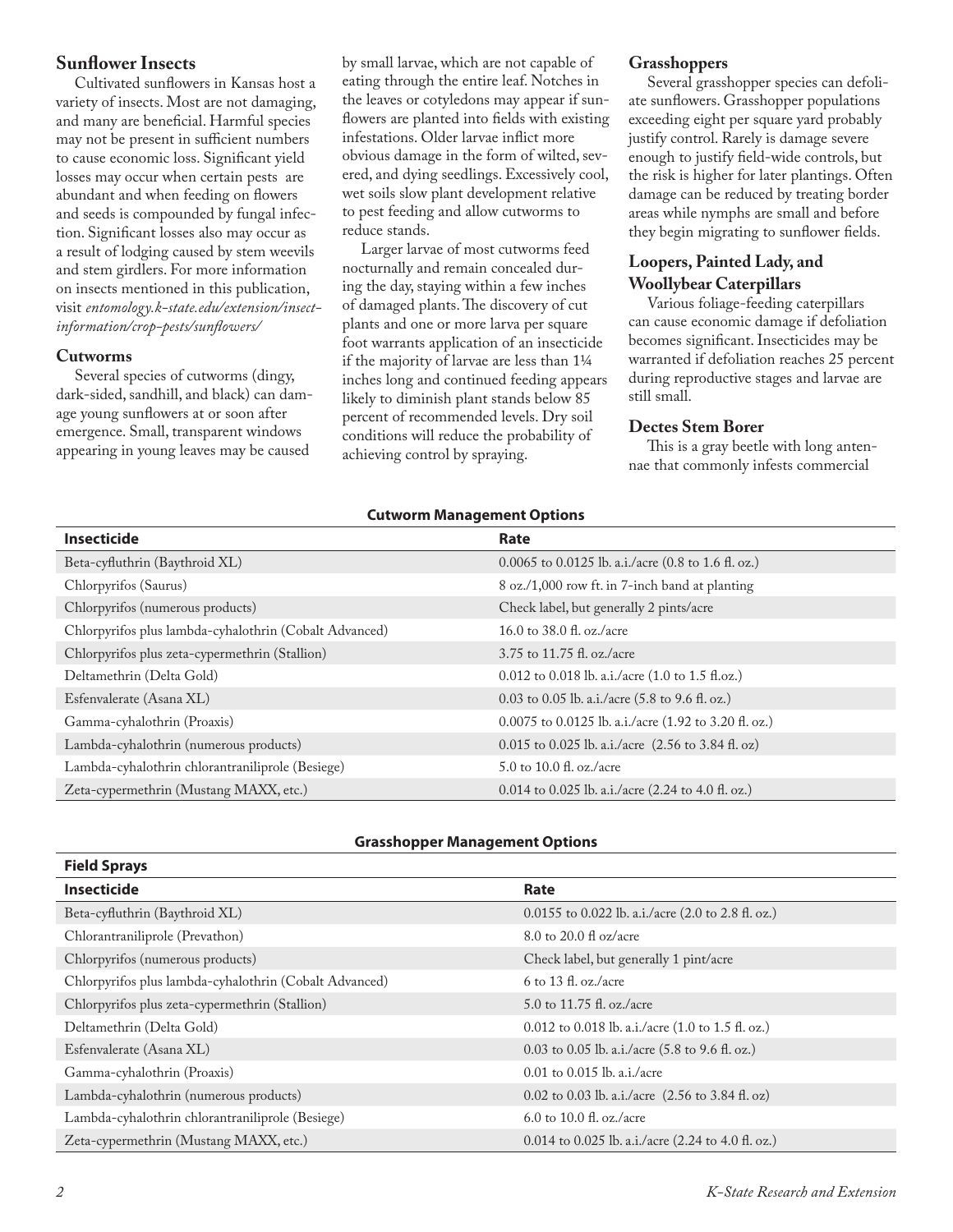sunflower plants and cannot be controlled with insecticides. The boring of stalks by larvae will not affect yield, but plants may lodge prior to harvest if larvae girdle stalks at their base. This problem is associated with high plant populations and dry soil conditions; under wet field conditions, many larvae may not girdle at all. Use lower plant populations to increase plant size and harvest promptly under dry

conditions. For more information see, MF2581, Dectes Stem Borer: *www.ksre. [ksu.edu/bookstore/pubs/mf2581.pdf](https://www.bookstore.ksre.ksu.edu/pubs/MF2581.pdf)*.

## **Seed Weevils**

Two weevil species attack sunflower seeds in Kansas and can reduce yields. The gray seed weevil, *Smicronyx sordidus*, about 1⁄4-inch long, and the red seed weevil, *Smicronyx fulvus*, 1⁄8-inch long. Several

#### **Grasshopper Management Options**

fields in north central Kansas had significant populations of both species of weevils in 2018. Increased scouting for this pest may be warranted in 2019.

The gray seed weevil has an adult emergence peak five to 10 days earlier than the red seed weevil most seasons. Both weevils produce one generation per year and feed on plant tissue under bracts of developing flowers, causing little damage.

| <b>Noncrop Area Treatments</b>             |                                                                                   |                                                                                                                                                                                                                                                                                                  |
|--------------------------------------------|-----------------------------------------------------------------------------------|--------------------------------------------------------------------------------------------------------------------------------------------------------------------------------------------------------------------------------------------------------------------------------------------------|
| <b>Insecticide</b>                         | Rate                                                                              | <b>Special Instructions</b>                                                                                                                                                                                                                                                                      |
| Acephate (Bracket 90<br>Orthene 75S)       | $0.25$ lb. a.i./acre                                                              | Apply in 10 to 20 gallons by ground, or in 1 to 5 gallons by air. Use as a treatment on ditch<br>banks, roadsides, and field borders. Do not feed or graze treated forage.                                                                                                                       |
| Beta-cyfluthrin<br>(Baythroid XL)          | 2.6 to 2.8 fl. oz./acre                                                           | Labeled for use in pastures, rangeland, grass for hay, and grass for seed. PHI is 0 days.                                                                                                                                                                                                        |
| Chlorantraniliprole<br>(Prevathon)         | 8-20 fl. oz. per acre                                                             | Add methylated seed oil (MSO) at 1% of spray volume and target nyphal stages for best<br>control. Once grasshopper have ingested Prevathon from treated foliage there will be rapid<br>feeding cessation though mortality may take several days. 14-21 days residual. REI 4 hrs.<br>PHI 21 days. |
| Diflubenzuron*<br>(Dimilin 2L)             | $2 \text{ fl.oz/acre}$                                                            | Apply to manage grasshoppers in breeding areas before they move into crop land. Treat early<br>instars (majority in the second to third nymphal stages). For use on field border, fence rows, road-<br>sides, farmsteads, ditchbanks, wasteland, and CRP land. REI is 12 hours.                  |
| Esfenvalerate*<br>(Asana XL)               | $0.015$ to 0.03 lb. a.i./<br>acre (2.9 to 5.8 fl.<br>oz./acre of Asana<br>$XL$ ). | This label is for noncrop use on land adjacent to tilled area to control migrating insects. Repeat<br>as needed, but do not exceed 0.5 lb. a.i./acre per year. Do not feed the treated vegetation. Do not<br>spray ditch banks or areas adjacent to water.                                       |
| Gamma-cyhalothrin*<br>(Proaxis)            | $0.0075$ to $0.015$ lb<br>ai/acre, 1.92 to 3.84<br>fl.oz/acre                     | Spray non-cropland adjacent to agricultural areas to control migratory insects that may threaten<br>crops. Use highest labeled rates for dense/tall foliage, high insect populations and/or larger<br>insects. Do not graze livestock in treated area. REI is 24 hours                           |
| Zeta-cypermethrin*<br>(Mustang MAXX, etc.) | $0.0175$ to $0.025$ lb.<br>a.i./acre (2.8 to 4.0<br>fl. oz. per acre)             | Labeled for use on grass forage, fodder, pasture, and rangeland with a 12 hour REI and a<br>0-day harvest restriction on forage. Thus, this material may be used to treat these areas when<br>grasshoppers are threatening to move from these areas into neighboring crop fields.                |

\* Restricted Use Pesticide

| <b>Looper Management Options</b>                              |                                                                      |  |
|---------------------------------------------------------------|----------------------------------------------------------------------|--|
| Insecticide                                                   | Rate                                                                 |  |
| Bacillus thuringiensis (Dipel® 2X and other labeled products) | See label                                                            |  |
| Deltamethrin (Delta Gold)                                     | 0.012 to 0.018 lb. a.i./acre $(1.0 \text{ to } 1.5 \text{ ft. oz.})$ |  |
| Gamma-cyhalothrin (Proaxis)                                   | $0.01$ to $0.015$ lb. a.i./acre                                      |  |
| Lambda-cyhalothrin (numerous products)                        | 0.02 to 0.03 lb. a.i./acre $(2.56 \text{ to } 3.84 \text{ ft. oz})$  |  |

|  | <b>Painted Lady Caterpillar Management Options</b> |  |
|--|----------------------------------------------------|--|
|  |                                                    |  |

| <b>Insecticide</b>                                     | Rate                                              |
|--------------------------------------------------------|---------------------------------------------------|
| Chlorpyrifos plus lambda-cyhalothrin (Cobalt Advanced) | 16.0 to 38.0 fl. oz./acre                         |
| Chlorpyrifos plus zeta-cypermethrin (Stallion)         | 3.75 to 11.75 fl. oz./acre                        |
| Gamma-cyhalothrin (Proaxis)                            | $0.01$ to $0.015$ lb. a.i./acre                   |
| Lambda-cyhalothrin (numerous products)                 | 0.02 to 0.03 lb. a.i./acre (2.56 to 3.84 fl. oz.) |
| Lambda-cyhalothrin chlorantraniliprole (Besiege)       | 6.0 to 10.0 fl. oz./acre                          |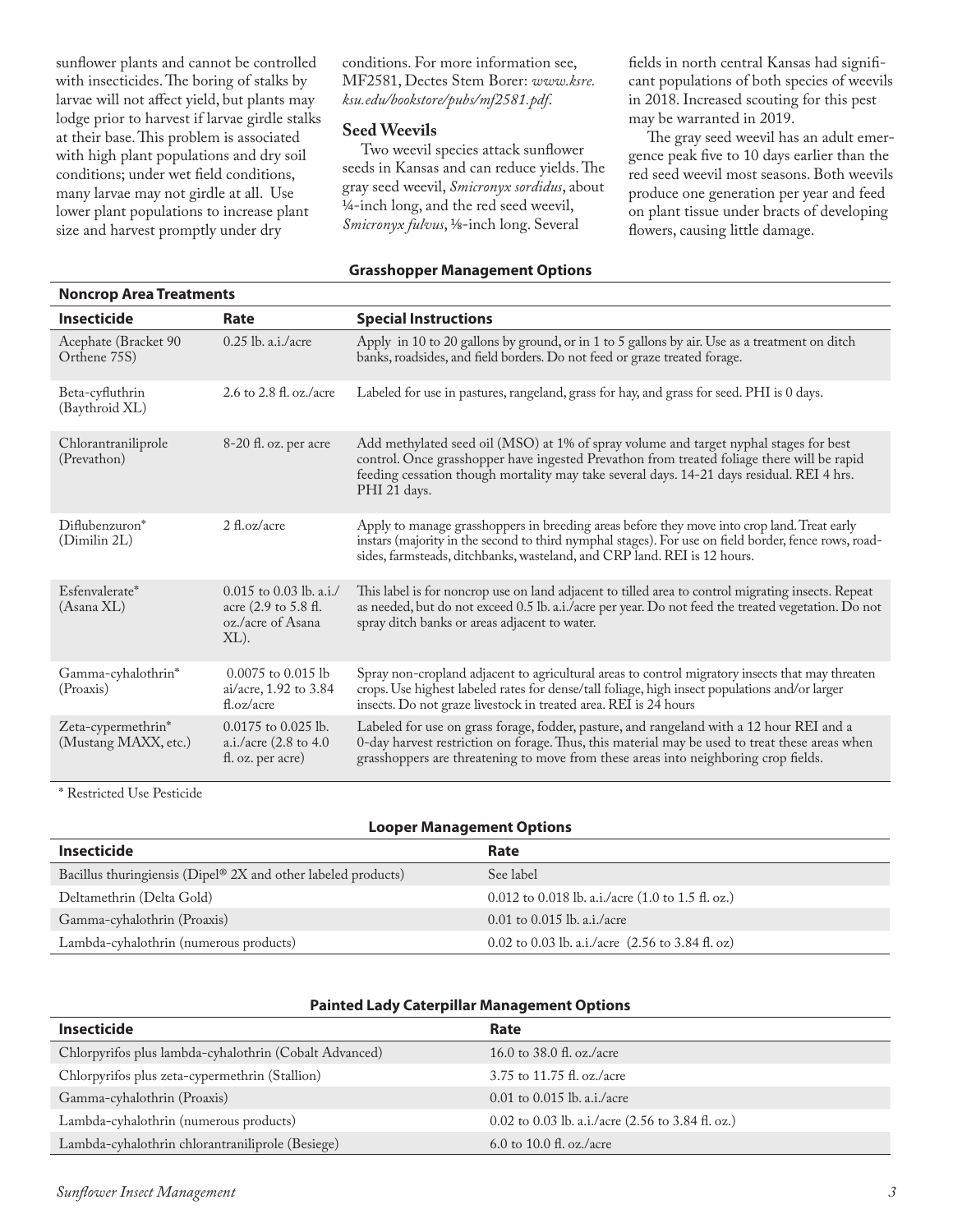Gray seed weevils begin to oviposit (lay eggs) on sunflowers in the bud stage. Larvae penetrate the seed at its base and destroy the ovary. Red seed weevil females must feed on pollen to mature their eggs and therefore do not oviposit in flowers before pollen release. Flowers at stage R-5.5 are preferred, and oviposition is concentrated in the developing seeds along the outer edges of flowers.

Larvae of both species feed within seeds. At maturity, an exit hole is cut and the larva drops to the ground, burrows into the soil, and overwinters. It pupates and emerges as an adult in the spring. Treatments targeting gray seed weevils are normally not justified because larvae gall the seeds causing 'pops' and these are normally removed during threshing. In contrast, red seed weevil larvae do not significantly change seed weight and many may remain in seeds post-harvest, leading to downgrades.

Insecticide treatments for the red seed weevil must be timed to prevent adults from laying their eggs. Treatments should be timed early in the flowering period when about 30 percent of plants have reached the R-5.1 stage. Count the weevils on the heads of five of the most mature plants by spraying the face of the flower with an aerosol insect repellent containing a high DEET concentration. Repeat five times at different locations in the field and away from the margins. The treatment

threshold can vary from 2 to 15 weevils per flower for oilseed varieties depending on the plant population, projected value, and cost of treatment. The threshold drops to one weevil per head for confection varieties because of the lower tolerance for larval contamination. Because adults emerge over an extended period, follow early treatment with continued scouting to determine the need for a second treatment. Treatments applied for sunflower moth also may provide some seed weevil control.

To learn more about this pest see MF3129, Sunflower Seed Weevils: *www. [ksre.ksu.edu/bookstore/pubs/MF3129.pdf.](https://www.bookstore.ksre.ksu.edu/pubs/MF3129.pdf)*

## **Stem Weevils**

Two species of weevils occur in sunflower stems in Kansas. The most important of these is the sunflower stem weevil, *Cylindrocopturus adspersus*. It is 1⁄8- to 3⁄16 inch long and mottled gray-brown with irregular white spots. Antennae, snout, and eyes are black.

Emergence of sunflower stem weevil adults occurs mid-May to early June, and females begin laying eggs after two weeks. Adults feed on foliage, and females insert their eggs in the base of stalks.

Larger plants are preferred for oviposition, and single stalks may contain more than 200 larvae. Larvae feed among the vascular bundles of the stem matrix, descending to lower portions of the stalk as they mature, finally forming overwintering chambers in the lower stalk near ground level. Pupation occurs the following spring or early summer.

There is no direct impact of stem weevil feeding on yield, but heavy larval infestations can reduce stalk strength and cause pre-harvest lodging. These insects also vector the fungus causing Phoma black stem disease, which can cause premature ripening and exacerbate lodging problems.

Non-rotated fields, or fields planted next to where sunflowers were planted the previous year are more likely to have significant stem weevil populations, especially where infestations were serious the previous year. Double-crop sunflowers or those planted after the first week of June are not at risk. Some evidence suggests that plant resistance to stem weevil larval development is reduced under drought conditions, so stem weevil damage may be more of a concern under dryland production. In addition, several years of successive drought seem to favor the development of large populations.

Seed treatments do not appear to provide control. Economic thresholds based on counts of adults are not well defined; adults are cryptic in appearance and behavior and difficult to observe, and numbers often do not correlate with larvae developing within stalks. Because stem weevils are relatively difficult to scout for but easy to control with most registered materials, consider treatment at the

## **Woollybear Caterpillar Management Options**

| Rate                                           |
|------------------------------------------------|
| Check label, but generally 1 to 1.5 pints/acre |
| 16.0 to 38.0 fl. oz./acre                      |
| 5.0 to 11.75 fl. oz./acre                      |
| $0.01$ to $0.015$ lb. a.i./acre                |
| 6.0 to 10.0 fl. oz./acre                       |
| 2.6 to 4.0 fl. oz./acre                        |
|                                                |

|  | <b>Seed Weevil Management Options</b> |  |
|--|---------------------------------------|--|
|--|---------------------------------------|--|

| <b>Insecticide</b>                                       | Rate                                                                 |
|----------------------------------------------------------|----------------------------------------------------------------------|
| Beta-cyfluthrin (Baythroid XL)                           | $0.0155$ to 0.022 lb. a.i./acre (2.0 to 2.8 fl. oz.)                 |
| Chlorpyrifos (numerous products)                         | Check label, but generally 1 to 1.5 pints/acre                       |
| Chlorpyrifos plus lambda-cyhalothrin (Cobalt Advanced)   | 16 to 38 fl. oz./acre                                                |
| Chlorpyrifos plus zeta-cypermethrin (Stallion)           | 5.0 to 11.75 fl. oz./acre                                            |
| Deltamethrin (Delta Gold)                                | 0.012 to 0.018 lb. a.i./acre $(1.0 \text{ to } 1.5 \text{ ft. oz.})$ |
| Gamma-cyhalothrin (Proaxis)                              | $0.01$ to $0.015$ lb. a.i./acre                                      |
| Lambda-cyhalothrin (numerous products)                   | 0.02 to 0.03 lb. a.i./acre $(2.56 \text{ to } 3.84 \text{ ft. oz})$  |
| Lambda-cyhalothrin chlorantraniliprole (adult) (Besiege) | 6.0 to 10.0 fl. oz./acre                                             |
| Zeta-cypermethrin (Mustang MAXX, etc.)                   | 0.014 to 0.025 lb. a.i./acre $(2.24$ to 4.0 fl. oz.)                 |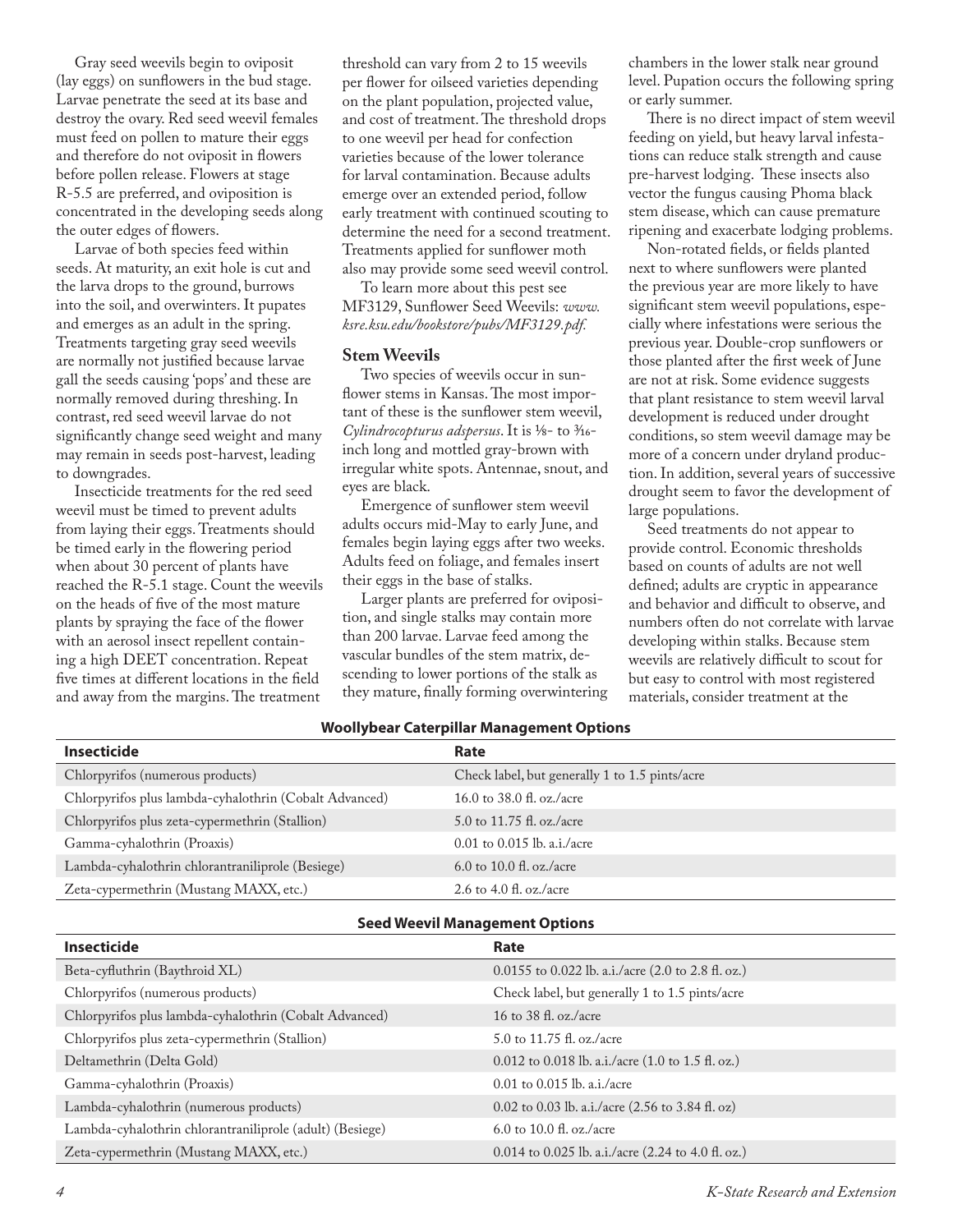8-10 leaf stage for fields planted before the first week of June in regions with a history of problems.

## **Sunflower Beetle**

Adults are slightly smaller, but similar in shape to Colorado potato beetles with a light yellow background and dark brown stripes on the wing covers. Larvae are yellowish and humpbacked. Adults occur in late May and early June. Adults and larvae chew holes in leaves. Economic damage is rare in Kansas. Treat if one adult is present per seedling or larvae reach 10-15 per plant on upper leaves, 25 percent defoliation occurs, and pupation has not begun.

## **Sunflower Moth (Head Moth)**

The sunflower moth, *Homoeosoma electellum*, has been the most damaging sunflower pest in Kansas. Adults are whitish, 3⁄8 to 5⁄8 inch long and rest with wings clasped to the body, giving the moth a cigar shape.

Flowers in the early stages of bloom are preferred for oviposition, and females lay eggs at the base of the florets. Newly hatched larvae are pale yellow, but darken to shades of brown or purple with longitudinal white stripes. Early instars feed on pollen and florets. Later instars bore into the head and consume receptacle tissue and seeds. This damage enables infection by Rhizopus fungus that can lead to even greater yield loss than larval feeding, especially under humid conditions.

Start scouting fields for head moth as the first flowers begin to open (stage R-4 to R-5.1). Scouting must be done frequently because migratory moths can appear in large numbers virtually overnight. When populations are high, moths may be detected by walking through fields at any time of day and watching for moths to fly up as plants are disturbed. When populations are low it may be best to scout fields after dark with a flashlight and look for moths resting on the opening blooms. Moth activity on flowers peaks around one hour after sunset. The treatment threshold is one to two moths per five plants, depending on the projected value of the crop. After treatment, scout every two to three days until plants reach the R5.9 stage.

Early planted fields typically suffer the most damage from sunflower moths. Fields planted in early July that bloom after August 10 are less likely to develop economic infestations, but should be monitored for later generation moths that can immigrate from wild sunflowers or earlier planted fields. However, infestation levels seemed to be reduced during both 2017 and 2018.

A preventive insecticide treatment is best applied as blooms begin to open. If moths are above the threshold, treatments should be applied as 20 to 40 percent of the plants begin to flower (stage R-5.1). When populations are low, treatments can be delayed until 90 to 100 percent of the plants have reached stage R-5.1. Most failures to obtain control result from delayed treatment. Flowers remain at risk until all pollen has been shed, so there is a need for continued scouting.

Early insecticide applications target adults and small larvae, and the objective is to kill females before eggs are laid in the flowers, or kill larvae in the earliest stages while they are feeding mostly on pollen and before they bore deep in the head. The exceptions are chlorantraniliprole and flubediamide, which are not contact insecticides and therefore not active against adults. Additional applications, applied

at 5-7 day intervals, may be required to control heavy moth pressure.

Once flower disks are fully expanded, treatment will be more effective if it is applied directly into the face of the flowers. Various pyrethroids may irritate larvae and cause them to leave the heads, but only when deposited on the flower face. Factors such as gallonage, wind direction, flight direction and height will probably all affect the success of later applications. Application with a ground rig permits application of a larger volume to achieve better coverage. See MF3108, Sunflower Moth: *www. [ksre.ksu.edu/bookstore/pubs/MF3108.pdf](https://www.bookstore.ksre.ksu.edu/pubs/MF3108.pdf)*.

## **Endangered Species**

EPA's Endangered Species Protection Program (ESPP) helps promote the recovery of endangered species. If limitations on pesticide use are necessary to protect listed species in a certain geographic area, the information is relayed through Endangered Species Protection bulletins. Pesticide labels may direct you to contact your local extension office. You can obtain bulletins [directly from the EPA at](https://www.epa.gov/endangered-species) *www.epa.gov/ espp/bulletins.htm.*

## **Bee Caution**

With the exception of chlorantraniliprole, most insecticides used on sunflowers are highly toxic to bees and carry a statement similar to the following: **This product is highly toxic to bees exposed to direct treatment or residues on blooming crops or weeds. Do not apply this product or allow it to drift to blooming crops or weeds if bees are visiting the treatment area.** 

Because many sunflower pests require treatment during bloom, producers should not apply chemicals while bees are actively visiting the flowers and warn local beekeepers before applying insecticide.

| Stem weevil Management Options                         |                                                                      |  |
|--------------------------------------------------------|----------------------------------------------------------------------|--|
| Insecticide                                            | Rate                                                                 |  |
| Beta-cyfluthrin (Baythroid XL)                         | 0.0125 to 0.019 lb. a.i./acre (1.6 to 2.4 fl. oz.)                   |  |
| Chlorpyrifos (numerous products)                       | Check label, but generally 1 to 1.5 pints/acre                       |  |
| Chlorpyrifos plus lambda-cyhalothrin (Cobalt Advanced) | 16.0 to 38.0 fl. oz./acre                                            |  |
| Chlorpyrifos plus zeta-cypermethrin (Stallion)         | 5.0 to 11.75 fl. oz./acre                                            |  |
| Deltamethrin (Delta Gold)                              | 0.012 to 0.018 lb. a.i./acre $(1.0 \text{ to } 1.5 \text{ fl. oz.})$ |  |
| Esfenvalerate (Asana XL)                               | 0.03 to 0.05 lb. a.i./acre (5.8 to 9.6 fl. oz.)                      |  |
| Gamma-cyhalothrin (Proaxis)                            | $0.01$ to $0.015$ lb. a.i./acre                                      |  |
| Lambda-cyhalothrin (numerous products)                 | 0.02 to 0.03 lb. a.i./acre (2.56 to 3.84 fl. oz)                     |  |
| Lambda-cyhalothrin chlorantraniliprole (Besiege)       | 6.0 to 10.0 fl. oz./acre                                             |  |
| Zeta-cypermethrin (Mustang MAXX, etc.)                 | 0.014 to 0.025 lb. a.i./acre $(2.24$ to 4.0 fl. oz.)                 |  |

**Stem Weevil Management Options**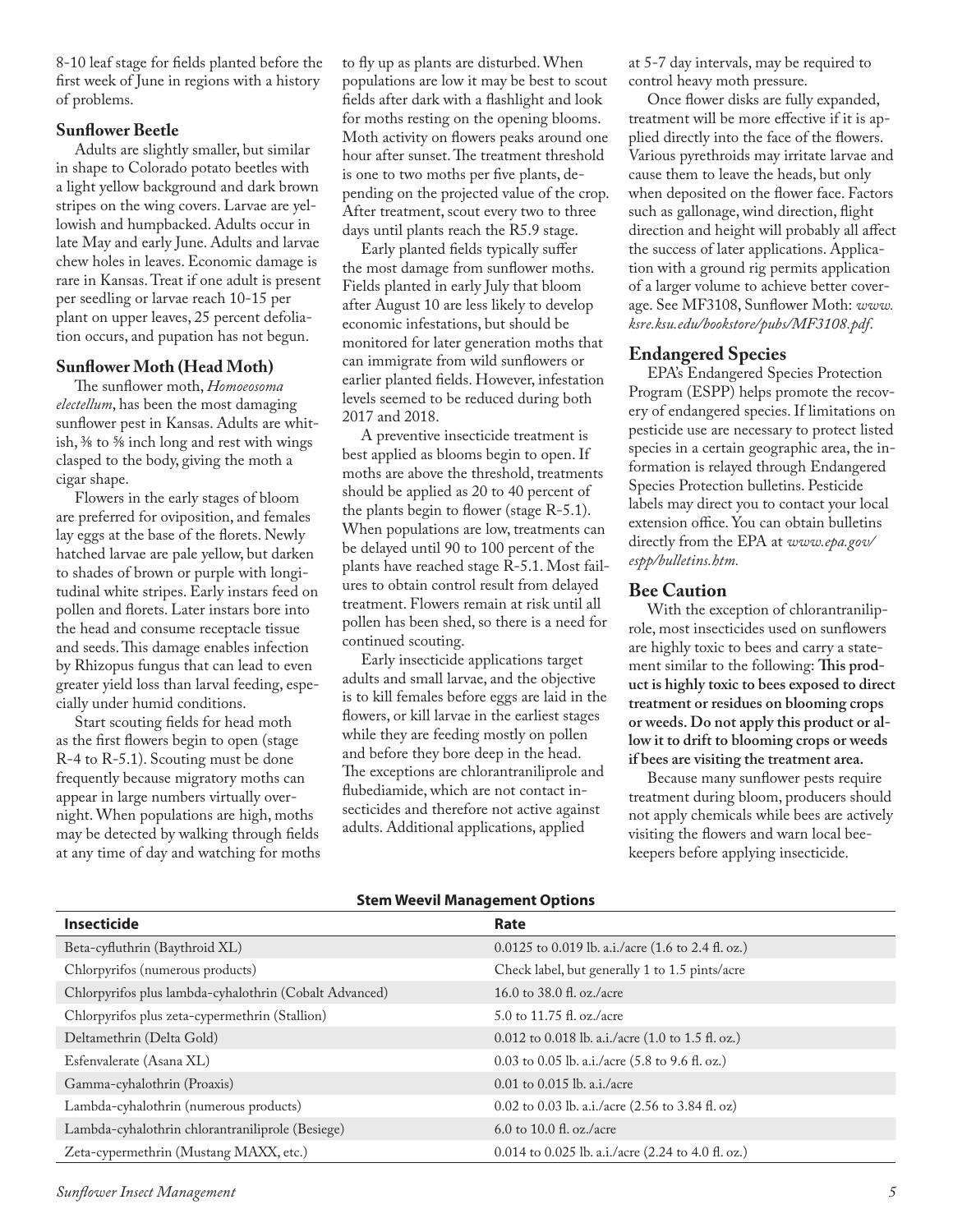## **Sunflower Beetle Management Options**

| <b>Insecticide</b>                                     | Rate                                                                  |
|--------------------------------------------------------|-----------------------------------------------------------------------|
| Beta-cyfluthrin (Baythroid XL)                         | $0.0065$ to $0.0125$ lb. a.i./acre (0.8 to 1.6 fl. oz.)               |
| Carbaryl (Sevin XLR 80S, 50W or 4F)                    | 1 to $1\frac{1}{2}$ lb. a.i./acre                                     |
| Chlorpyrifos (numerous products)                       | Check label, but generally 1 to 1.5 pints/acre                        |
| Chlorpyrifos plus lambda-cyhalothrin (Cobalt Advanced) | 16.0 to 38.0 fl. oz./acre                                             |
| Chlorpyrifos plus zeta-cypermethrin (Stallion)         | 5.0 to 11.75 fl. oz./acre                                             |
| Deltamethrin (Delta Gold)                              | 0.012 to 0.018 lb. a.i./acre $(1.0 \text{ to } 1.5 \text{ ft. oz.})$  |
| Esfenvalerate (Asana XL)                               | $0.015$ to 0.03 lb. a.i./a (2.9 to 5.8 fl. oz.)                       |
| Gamma-cyhalothrin (Proaxis)                            | $0.0075$ to $0.0125$ lb. a.i./acre                                    |
| Lambda-cyhalothrin (numerous products)                 | 0.015 to 0.025 lb. a.i./acre $(2.56 \text{ to } 3.84 \text{ ft. oz})$ |
| Lambda-cyhalothrin chlorantraniliprole (Besiege)       | 5.0 to 10.0 fl. oz./acre                                              |
| Zeta-cypermethrin (Mustang MAXX, etc.)                 | 0.014 to 0.025 lb. a.i./acre $(2.24$ to 4.0 fl. oz.)                  |

# **Sunflower Moth (Head Moth) Management Options**

| <b>Insecticide</b>                                     | <b>Rate</b>                                                          |
|--------------------------------------------------------|----------------------------------------------------------------------|
| Beta-cyfluthrin (Baythroid XL)                         | $0.0155$ to 0.022 lb. a.i./acre (2.0 to 2.8 fl. oz.)                 |
| Chlorantraniliprole (Prevathon)                        | 14.0 to 20.0 fl. oz./acre                                            |
| Chlorpyrifos (numerous products)                       | Check label, but generally 1 to 1.5 pints/acre                       |
| Chlorpyrifos plus lambda-cyhalothrin (Cobalt Advanced) | 16.0 to 38.0 fl. oz./acre                                            |
| Chlorpyrifos plus zeta-cypermethrin (Stallion)         | 5.0 to 11.75 fl. oz./acre                                            |
| Deltamethrin (Delta Gold)                              | 0.012 to 0.018 lb. a.i./acre $(1.0 \text{ to } 1.5 \text{ ft. oz.})$ |
| Esfenvalerate (Asana XL)                               | 0.03 to 0.05 lb. a.i./acre (5.8 to 9.6 fl. oz.)                      |
| Gamma-cyhalothrin (Proaxis)                            | $0.01$ to $0.015$ lb. a.i./acre                                      |
| Lambda-cyhalothrin (numerous products)                 | 0.02 to 0.03 lb. a.i./acre $(2.56 \text{ to } 3.84 \text{ ft. oz})$  |
| Lambda-cyhalothrin chlorantraniliprole (Besiege)       | $5.0$ to $10.0$ fl. oz./acre                                         |
| Zeta-cypermethrin (Mustang MAXX, etc.)                 | 0.014 to 0.025 lb. a.i./acre $(2.24$ to 4.0 fl. oz.)                 |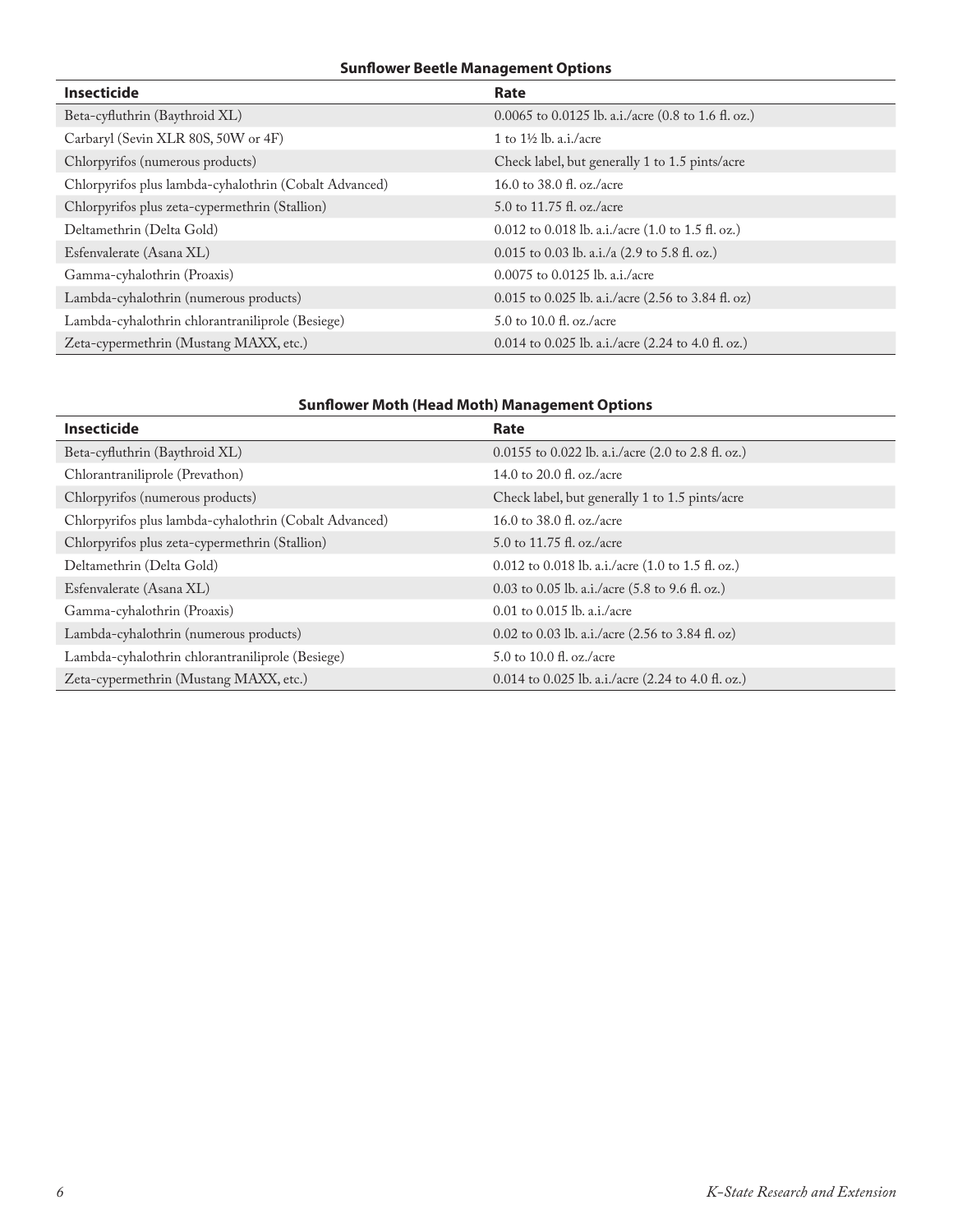## **Sunflower Insecticide Use Instructions**

| Insecticide                                                                                                                          | <b>Special Instructions</b>                                                                                                                                                                                                                                                                                                                                                                                                               |
|--------------------------------------------------------------------------------------------------------------------------------------|-------------------------------------------------------------------------------------------------------------------------------------------------------------------------------------------------------------------------------------------------------------------------------------------------------------------------------------------------------------------------------------------------------------------------------------------|
| Bacillus thuringiensis (Dipel® 2X and<br>other labeled products)                                                                     | Larvae must be actively feeding. Only effective against certain caterpillars. No preharvest<br>restriction. No use restriction.                                                                                                                                                                                                                                                                                                           |
| Beta-cyfluthrin* (Baythroid XL)                                                                                                      | A total of 0.0655 lb. a.i./a (8.4 fl. oz.) may be applied per season. 30-day preharvest<br>interval. REI is 12 hours.                                                                                                                                                                                                                                                                                                                     |
| Carbaryl (Sevin XLR 80S, 50W or 4F)                                                                                                  | Do not apply within 30 days of grazing or harvest for forage or within 60 days of harvest<br>for seed. REI is 12 hours.                                                                                                                                                                                                                                                                                                                   |
| Chlorantraniliprole (Prevathon)                                                                                                      | For best results apply at treatment threshold at $R$ 5.0 to $R$ 5.1 and applications may be<br>required at 5 to 7 day intervals when moth pressure is high. Do not apply more than<br>60 fl. oz./acre. Do not make more than 4 applications/acre. Minimum interval between<br>treatments is 5 days. PHI is 21 days. REI is 4 hours.                                                                                                       |
| Chlorpyrifos (Saurus)                                                                                                                | At planting T-band treatment using 7 inch wide band at a rate of 8 oz./1,000 ft. row.<br>RET is 24 hours unless PPE for early entry is worn.                                                                                                                                                                                                                                                                                              |
| Chlorpyrifos* (numerous products, including Chlopyr-<br>ifos, Eraser, Govern, Lorsban, Nufos, Pilot, Warhawk,<br>Whirlwind and Yuma) | Broadcast spray by air or ground equipment. Do not make a second application of<br>chlorpyrifos within 10 days of the first application. 42-day preharvest restriction. Do not<br>graze or feed treated forage. REI is 24 hours.                                                                                                                                                                                                          |
| Chlorpyrifos plus lambda-cyhalothrin*<br>(Cobalt Advanced)                                                                           | Do not apply within 45 days before harvest. Do not apply more than 114 fl. oz. of<br>Cobalt per acre per season. Do not make more than 3 applications per season of Cobalt<br>or other products containing chlopyrifos. Do not make a second application of Cobalt<br>or other product containing chlorpyrifos within 10 days of the first application. Do not<br>allow meat or dairy animals to graze in treated areas. REI is 24 hours. |
| Chlorpyrifos plus zeta-cypermethrin (Stallion)                                                                                       | A new product registration that is a combination of chlorpyrifos (2.72 lb./gal.) plus zeta-<br>cypermethrin (0.272 lb./gal.). REI is 24 hrs. PHI is 42 days.                                                                                                                                                                                                                                                                              |
| Deltamethrin*<br>(Delta Gold)                                                                                                        | REI is 12 hours. Do not apply within 21 days of harvest. Do not graze or feed treated<br>sunflower foliage to livestock.                                                                                                                                                                                                                                                                                                                  |
| Esfenvalerate*<br>(Asana XL)                                                                                                         | Repeat as necessary to maintain control. Do not exceed 0.2 lb. a.i./a per season. 28-day<br>PHI. REI is 12 hours.                                                                                                                                                                                                                                                                                                                         |
| Gamma-cyhalothrin* (Proaxis)                                                                                                         | Apply with ground or air equipment, using sufficient water and application methods to<br>obtain full coverage of foliage. When applying by air, apply in a minimum of 2 gallons<br>of water per acre. Do not apply more than 0.06 lb. a.i. (0.96 pint) per acre per season and<br>do not apply more than 0.045 lb a.i. (0.72 pint) per acre preseason after bloom initiation.<br>PHI is 45 days and REI is 24 hours.                      |
| Lambda-cyhalothrin* (Numerous products, includ-<br>ing Lambda T, Silencer, Taiga Z, and Warrior II with<br>Zeon Technology)          | Apply by ground or air in sufficient gallonage to obtain full coverage. Use a minimum of<br>2 gallons of water per acre by air. Do not apply more than 0.12 lb. a.i. (0.96 pt.) per acre<br>per season and do not apply more than 0.09 lb. a.i. (0.72 pt.) per acre per season after<br>bloom initiation. PHI is 45 days. REI is 24 hours.                                                                                                |
| Lambda-cyhalothrin chlorantraniliprole (Besiege)                                                                                     | Minimum interval between applications is 5 days. PHI is 45 days. Do not use an adju-<br>vant with applications of Besiege. Do not apply Besiege or allow it to drift to blooming<br>crops or weeds while bees are foraging in or adjacent to the treatment area.                                                                                                                                                                          |
| Zeta-cypermethrin* (Mustang MAXX)                                                                                                    | Do not apply more than 0.125 pound active ingredient per acre per season. Do not make<br>more than five applications at the maximum application rate per season. Do not graze<br>livestock in treated areas or cut treated crops for feed. Avoid applications when honey<br>bees are actively foraging by applying during the early morning or evening hours. PHI is<br>30 days. REI is 12 hours.                                         |
| * Restricted Use Pesticide                                                                                                           |                                                                                                                                                                                                                                                                                                                                                                                                                                           |